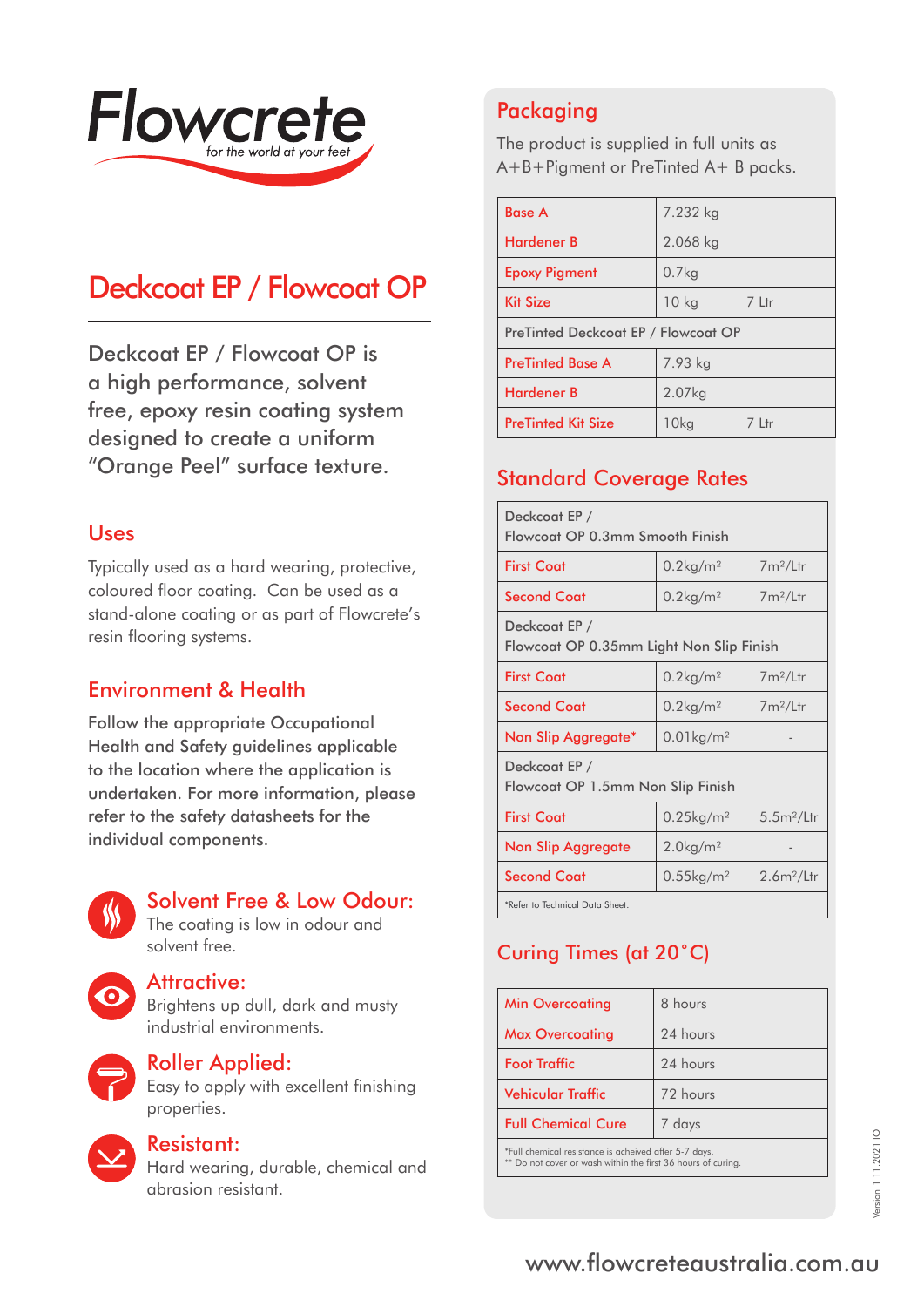# Additional Information

| <b>VOC Content</b>    | 28 g/L                                            |
|-----------------------|---------------------------------------------------|
|                       | Complies with                                     |
|                       | Green Building Council of Australia               |
|                       | Green Star Design & As Built V1.2-13.1.1B         |
|                       | Green Star Interiors V1.2-12.1.1B                 |
| <b>Density</b>        | Approx 1.422 kg/l (combined)                      |
| <b>Solids Content</b> | Approx 100% (by weight)                           |
| Finish                | Smooth, Light Non Slip, Non-<br>Slip Gloss Finish |
| Colour                | Refer to Deckcoat EP / Flowcoat<br>OP TDS         |

#### **Storage**

| Time               | 12 Months in Unopened Packs.<br>If longer than 12 Months consult<br>Flowcrete.                                           |
|--------------------|--------------------------------------------------------------------------------------------------------------------------|
| <b>Temperature</b> | Storage temperature between 5°C<br>and 35°C.                                                                             |
| Protection         | Should be stored inside and<br>protected from frost, weather,<br>moisture, direct sunlight and<br>contamination ingress. |

#### Substrate Requirements

Concrete or screed substrate should be a minimum of 25 N/mm², free from laitance, dust and other contamination. Substrate should be dry to 75% RH as per ASTM F2170 (AS1884:2012). Slab on ground concrete must have an effective damp proof membrane in place.

## Surface Preparation

Concrete should be finished by steel trowel. Surface preparation is to be completed by totally enclosed light shot blasting (please note this may leave track and blast lines which will not be covered) or diamond grinding to a minimum CSP2 prior to any coating application. For proper methods, refer to ICRI's Technical Guideline No. 03732. All cementitious laitance must be removed to expose a sound substrate and

provide a dry, dust free, open textured surface. All hard to reach areas and areas around the perimeter must be prepared using hand held preparation equipment. Any damaged areas must be repaired with Flowtex F1 mortar. Consult Flowcrete prior to using an alternative repair mortar. Any rough or uneven areas must be made smooth with Flowcoat SC (Universal Resin Base A, Universal Hardener B, Sand/Flour).

### **Coving**

Please refer to Flowtex F1 Coving Mortar for further information.

### Mixing

Please refer to appropriate Deckcoat EP / Flowcoat OP Technical Data Sheet as per required specification.

### **Solvent**

Solvent (Xylene / MEK / Acetone) may be added to aid application properties if required.

Add between 2% and 7% solvent (depending on temperature and material viscosity) of Xylene, MEK or Acetone to assist with the application properties.

# Application Temperature

The recommended material and substrate temperature is 15 - 35°C, but no less than 10°C. The temperature of the substrate should exceed the "dew point" by 3°C during application and hardening. Temperatures should not fall below 5°C in the 24hrs after application.

# Application / Pot Life

Ready-mixed product should be used within 20 minutes at a temperature of 20°C. At higher temperatures (or if left in bucket) the application time is shorter.

# Tel: +61 2 4648 0397 Fax: +61 2 4648 0719<br>Email: specifications@tremco.com.au **www.flowcreteaustralia.com.au**